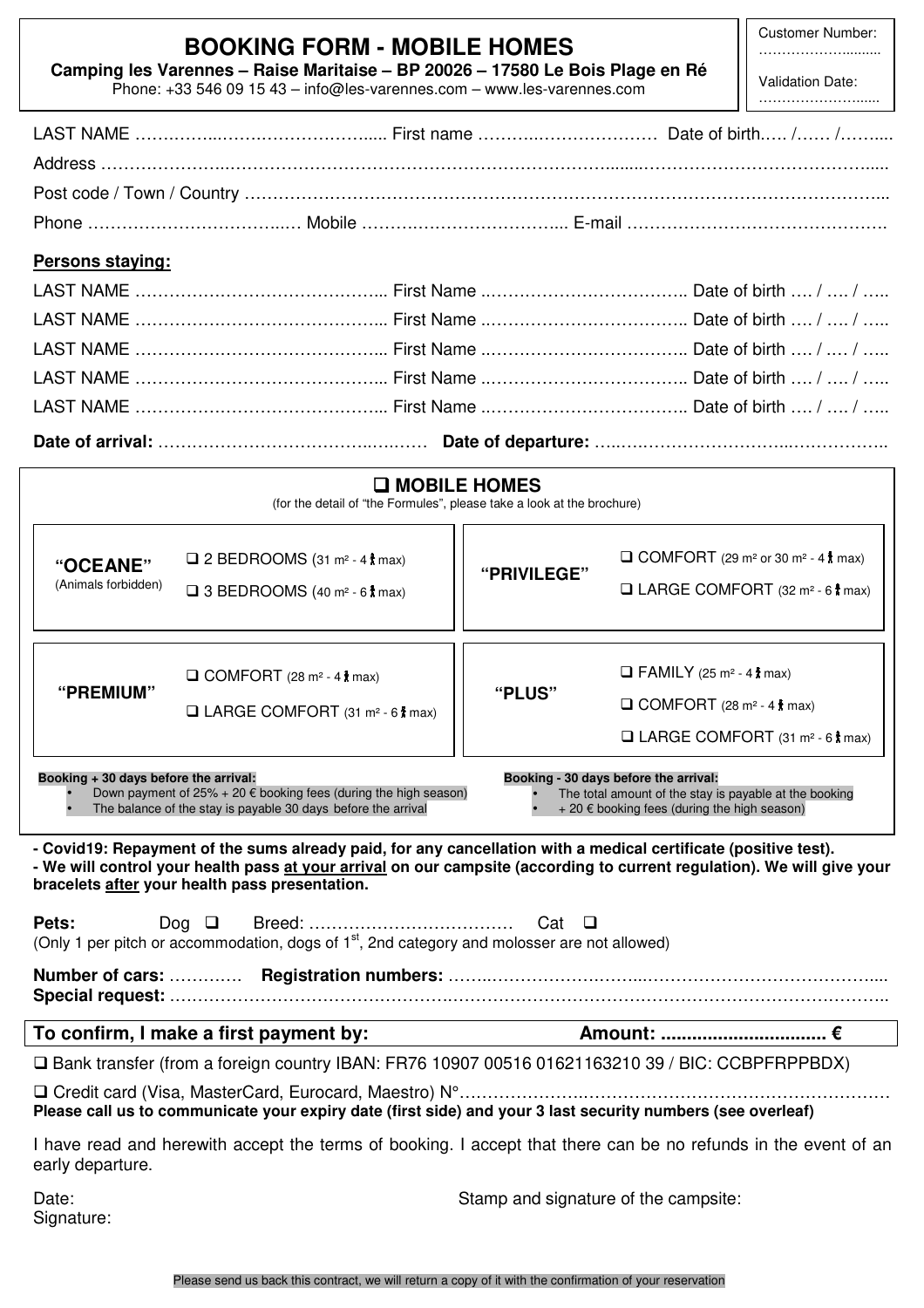## **MOBILE HOMES RESERVATION POLICIES**

- Our rental agreement is made, according to availability at the point of receipt of your signed contract with the appropriate deposit. The stays which are proposed by the campsite les Varennes are destined to families and the campsite reserves the right to deny access to people which won't respect this principle.

### -**The allocation of the pitch number or rental number is at the discretion of the management.**

- The campsite reserves the right to deny access to persons which are not mentioned on the booking form (unless prior written agreement)

- The booking will only be considered after receipt of a signed booking form and a deposit amounting to 25% of the cost of the stay + 20€ booking fees. The booking will only valid after written confirmation by the campsite.

- The balance must pay 30 days before the arrival for mobile homes.

- For all booking less than 30 days before the arrival the total amount of the stay is payable at the booking.

- In case of balance unpaid within the agreed period the campsite reserves the right to cancel the booking and keep the deposit

- Acceptable payment method: cash, credit card (Eurocard, Maestro, Mastercard, Visa) or bank transfer.

- In case of booking cancellation or early departure the fees already paid will not be reimbursed.

- If you are not arrived within 48 hours of your arrival delay (and without having informed the management) your reservation will be cancelled and will be free to rent your booked pitch or accommodation.

-The surrender of your mobile home on the day of departure is by appointment between 8am and 10am. It is advisable to make an appointment as soon as possible after your arrival as the number of appointments for each hour is limited. People arriving without an appointment will be given a time when they can check out. For earlier departures, the deposit by credit card will be cancelled after a check out made by the cleaning staff.

**- Security deposit of 360 €** against damages will be requested at your arrival and will be returned at your departure.

### - Departure: **A cleaning rate of 80 €** (for a 2 bedrooms mobile home) and **100** € (for a 3 bedrooms mobile home) **will be automatically applied if the accommodation is not as clean as it was on your arrival or in case of cigarette smell.**

- You have the possibility to choose the option "Final cleaning" for your departure (above mentioned prices).

Prices are subject to VAT at a rate of 10 %. Any modification of the VAT rate will be reflected in a modification of the price including tax.

### **Extract from rules of procedure**

- In case of breach of the rules, the management reserves the right to terminate (without refund). Each occupier is responsible for the behaviour or noises caused by persons residing on his/her mobile home.

- Admission will be authorised by the manager after presentation of an identity card.

- Minors may stay at the campsite whilst accompanied by a person having legal authority over them.

- Visitors must present themselves at the reception upon arrival. Whilst of the campsite they remain the responsibility of the tenant and they are no allowed access to the swimming pools.

- Children must always to be accompanied by their parents / guardians whilst on the campsite (sanitary block, playground, swimming-pools, etc…)

- Please respect the other guest using the campsite. Noise and loud games will not be tolerated.

- All additional installations (tents, tarp, arbor for example) put up next the rented accommodation are strictly forbidden. Boat trailers, jet-ski and quad bike trailers are not allowed in the campsite.

- We ask that you do not smoke in the rental accommodation.

- Garbage has to be deposited in containers provided near the entrance.

- Dogs (except dogs of 1st, 2nd category and molosser) are accepted on the campsite (only one per mobile home or per pitch). The health record of each pet will have to be shown on arrival (vaccination against rabies). They will have to be kept on a leash as soon as they arrive in the campground and for the whole duration of the stay.

- Personal Gas or electric barbecues are authorised. Charcoal barbecues are forbidden on the campsite.

"La Rochelle courts" have sole legal competence in case of any disputes.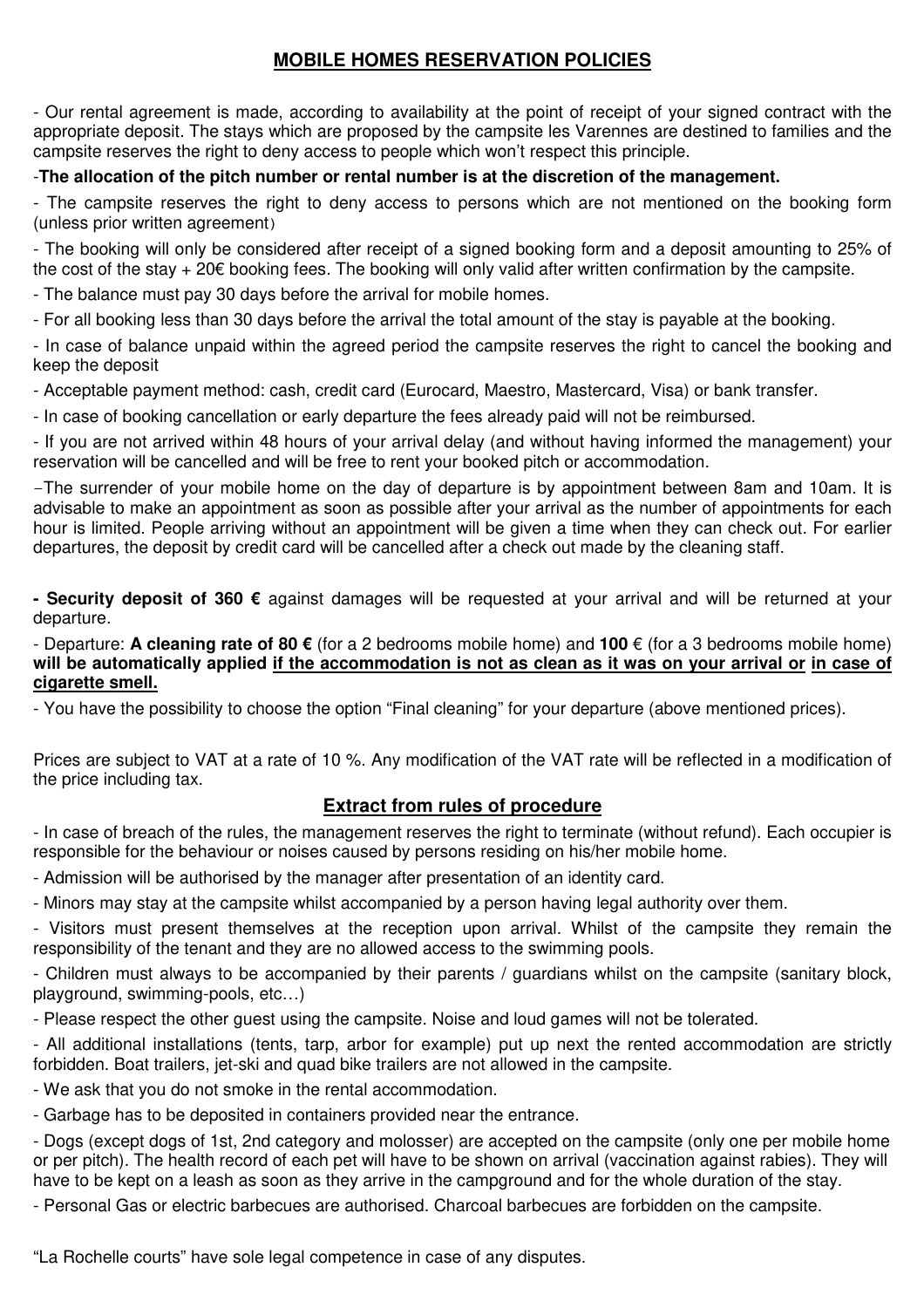# **RESERVERINGSFORMULIER - STACARAVAN**

**Camping Les Varennes - Raise Maritaise - BP 20026 - 17580 Le Bois Plage en Ré**  Bel ons op: +33 546 09 15 43 - info@les-varennes.com - www.les-varennes.com

Klantnummer:

| Validatie datum: |  |  |  |  |
|------------------|--|--|--|--|
|                  |  |  |  |  |

| <b>Medereizigers:</b>                                    |  |  |  |  |  |
|----------------------------------------------------------|--|--|--|--|--|
|                                                          |  |  |  |  |  |
|                                                          |  |  |  |  |  |
|                                                          |  |  |  |  |  |
|                                                          |  |  |  |  |  |
|                                                          |  |  |  |  |  |
|                                                          |  |  |  |  |  |
| <b>O STACARAVAN</b>                                      |  |  |  |  |  |
| (voor de beschrijving van de "Formules": lezen brochure) |  |  |  |  |  |
|                                                          |  |  |  |  |  |

 **"PRIVILEGE"** 

**Reservering + 30 dagen voor de aankomst:** 

• Vooruitbetaling van 25% + 20 € reserveringskosten (in het hoogseizoen) • Het restantbedrag van het verblijf wordt betaald 30 dagen voor de aankomst

 $\Box$  2 slaapkamers (31 m<sup>2</sup> - 4  $\uparrow$  max)

 $\Box$  3 slaapkamers (40 m<sup>2</sup> - 6  $\dagger$  max)

 $\Box$  COMFORT (28 m<sup>2</sup> - 4  $\frac{1}{3}$  max)

□ GROOT KOMFORT (31 m<sup>2</sup> - 6 t max)

**Reservering - 30 dagen voor de aankomst:** • Het totale bedrag van het verblijf te betalen bij de boeking • + 20 € reserveringskosten (in het hoogseizoen)

 $\Box$  FAMILIE (25 m<sup>2</sup> - 4  $*$  max)

 $\mathbb{R}$ **PLUS**"  $\Box$  COMFORT (28 m<sup>2</sup> - 4  $\frac{1}{3}$  max)

 $\Box$  COMFORT (29 of 30 m<sup>2</sup> - 4  $\hbar$  max)

 $\Box$  GROOT COMFORT (32 m<sup>2</sup> - 6  $\frac{1}{2}$  max)

 $\Box$  GROOT COMFORT (31 m<sup>2</sup> - 6  $\frac{1}{3}$  max)

**- Covid19: Terugbetaling van de reeds betaalde bedragen, voor elke annulering met een medisch attest (positieve test). - Wij controleren uw gezondheidspas bij uw aankomst op onze camping (volgens de geldende regelgeving). We zullen je armbanden geven na je gezondheidspas presentatie.** 

|  | (1 huisdier per kampeerplaats of stacaravan, honden van de 1 <sup>ste</sup> , de 2 <sup>e</sup> categorie en Molosser ras zijn niet toegestaan) |  |
|--|-------------------------------------------------------------------------------------------------------------------------------------------------|--|
|  |                                                                                                                                                 |  |
|  |                                                                                                                                                 |  |

### **Ter bevestiging, regel ik het voorschot: ……………………………….. €**

 Per credit card (Visa, Mastercard, Eurocard) N°………………….……………………..…………………… **Dank u om ons te bellen** voor de Verloopdatum en de 3 laatste veiligheidsnummers op de achterkant van u credit card Per bankoverschrijving (Vanuit het buitenland: IBAN: FR76 10907 00516 01621163210 39 / BIC: CCBPFRPPBDX)

Ik verklaar kennis te hebben genomen van de tarieven, de algemene voorwaarden en het uittreksel uit het campingvoorschrift vermeld op de ommezijde van dit contract en verklaar deze te accepteren en te respecteren.

 $\overline{a}$ 

 $\overline{\phantom{a}}$ 

 **"OCEANE"** (Huisdieren verboden)

 **"PREMIUM"** 

Datum: Het stempel van het camping Handtekening: en Handtekening: